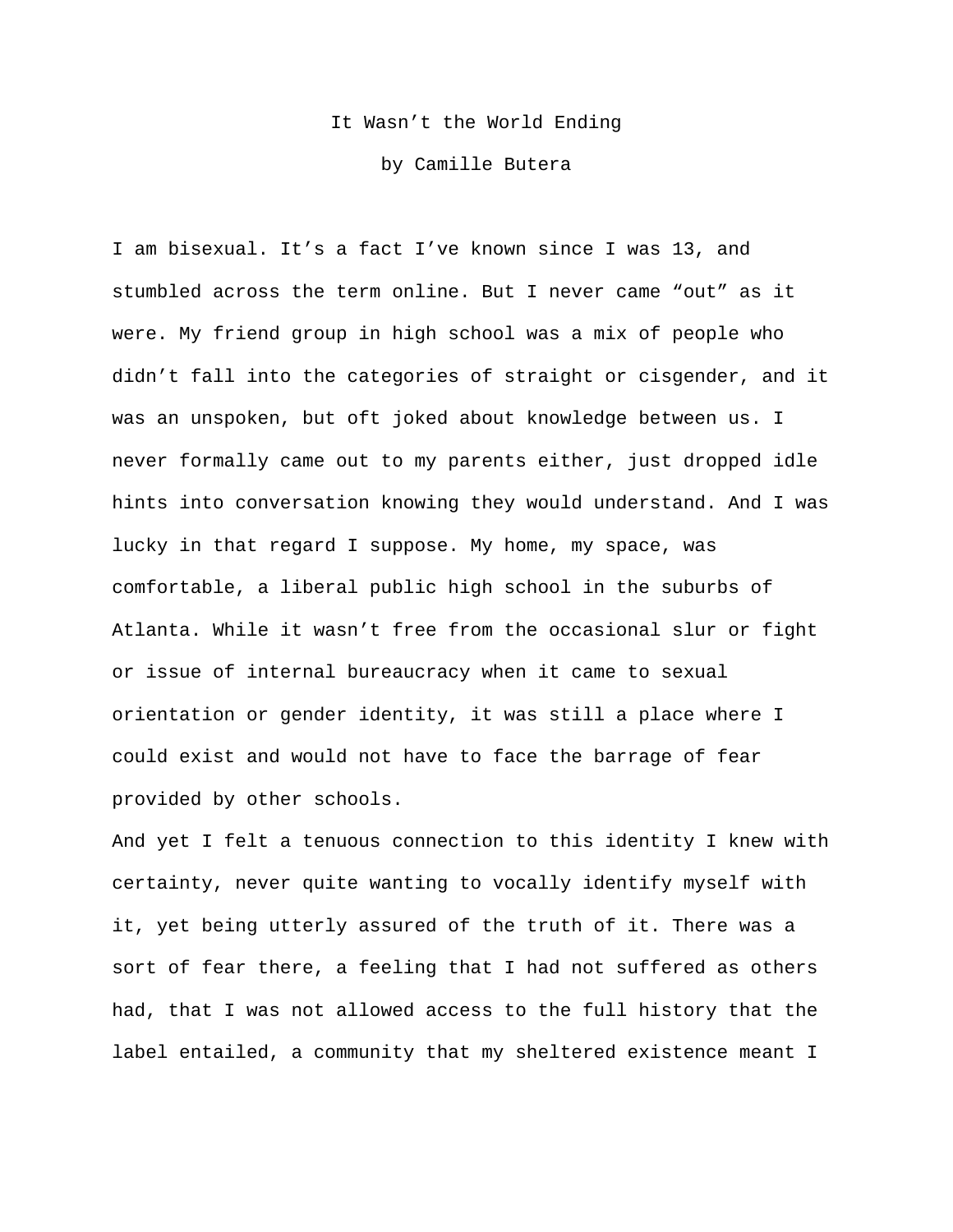should not have access to. While I had a community, I lacked the broader community.

But the summer before my senior year, I ended up at a program for "smart" kids, run by the state of Georgia, bringing in students from across the state. I was there for Communicative Arts. Now, I don't know if you've ever noticed, but writers tend to not fit into neat social categories, and my peers were not the exception to this trend. And in their midst, I felt more than ever how detached I was from the LGBT community and the circumstances that necessitated its existence. And in feeling detached, unable to voice my need for the companionship of those who understood, I felt bitter, withdrawn, my words turning to ash on my tongue in the classroom.

But back to the camp. We were in Valdosta, Georgia, for the months of June and July. Now, Valdosta is close to the Florida state line and the climate reflects it. We all swum in the early morning air, and sought refuge inside when possible at all times. And while I tried to avoid them, the mosquitoes seemed like they reached the size of birds.

And this weather meant I spent most of my (minimal) free time indoors, in the company of my peers, and I ended up finding myself in an slam poetry class, where a good majority of my classmates were the LGBT kids in the program, or they were those who felt they had feelings roiling inside them, desperate to get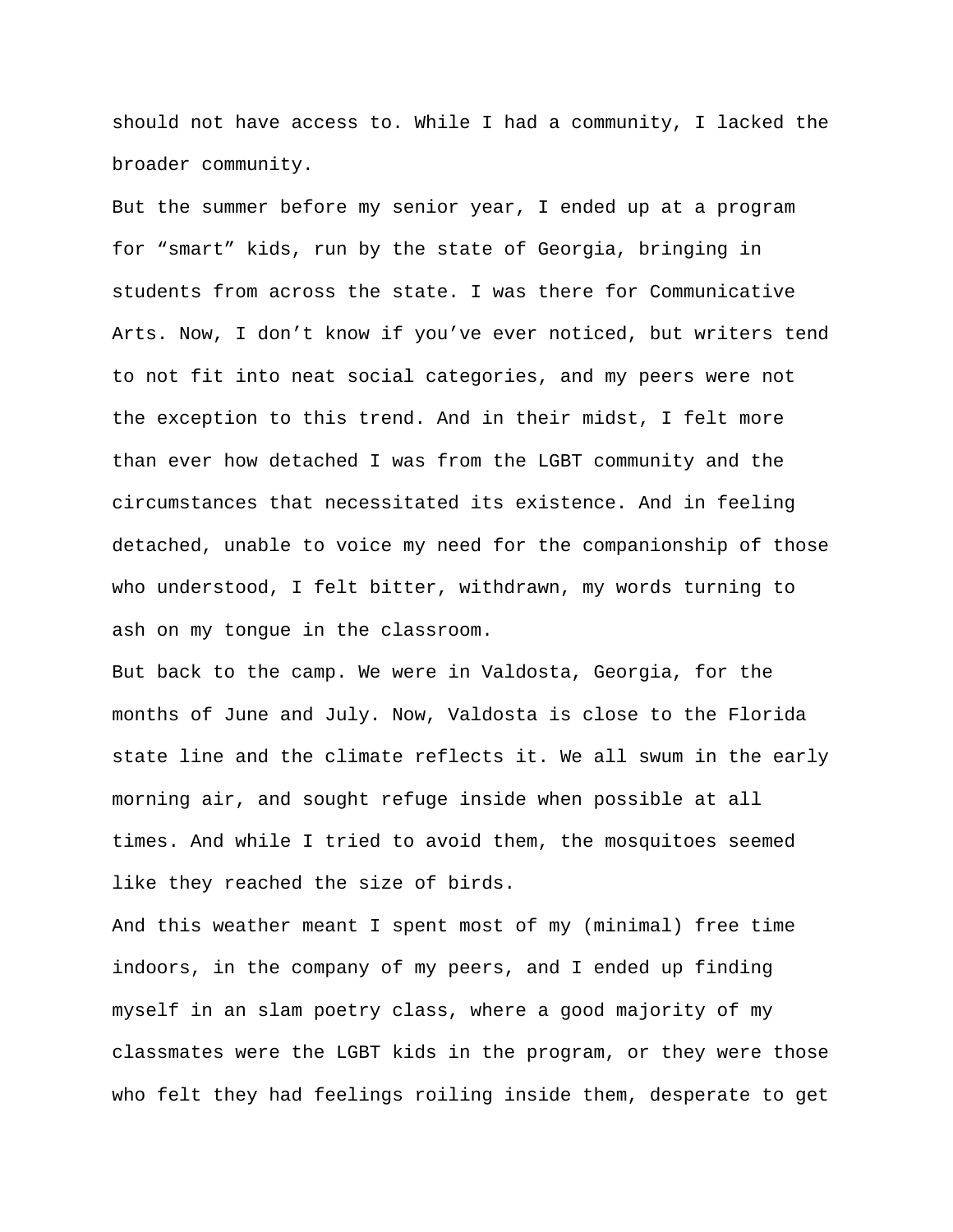out. And when we weren't in class we hung out together, a small band of poets, sweltering under trees, throwing out idle pronouncements and scraps of prose. It was with this group, in a spare classroom, which froze just as much as the outside sweltered that I faced a moment of identification, a moment of reconciliation with myself. In my slam class I avoided poems about my sexuality and identity, while my peers flocked to them, and instead I wrote of death, and education, topics I could keep both away from myself while still being invested. But I digress. In this classroom, in this moment, we were joking around, brandishing tubes of glitter as we made silly prizes for our slam competition, when my friend, a kind boy who had told me of his own inability to come out to his family turned to me, as part of a broader conversation and said "Camille's not straight, aren't you?"

And I mumbled back "Yeah, I'm bi". It wasn't the world ending, my family gathered hushed into a room. It wasn't even the end of me struggling to feel as if I belonged to my own identity. But it was the beginning of me building a community, of feeling that I had people I could turn to in case of something more. It was the act of me rendering into words something that I had not formally outed myself as a in long time. In retrospect, yes, I wish I had written a poem about my sexuality, attempting to capture and place the confusion into, well not a poetic meter,